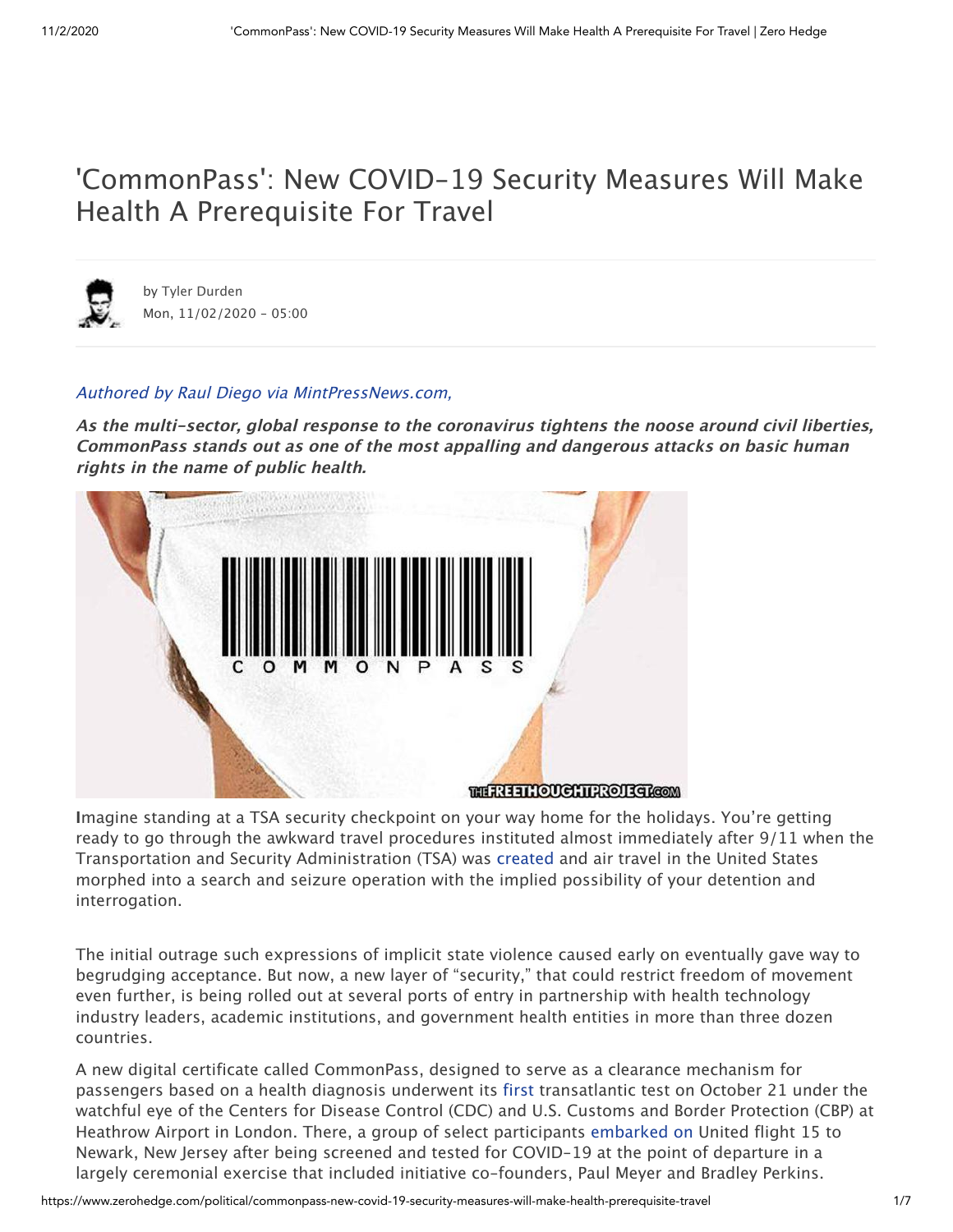

The app's first trial run took place with much less media fanfare last month on a Cathay Pacific Airways flight from Hong Kong to Singapore and marked the beginning of the CommonPass pilot project launched by The [Commons](https://thecommonsproject.org/) Project non-profit organization in-tandem with the World Economic Forum.

Travel industry insiders claim that CommonPass will allow international travel to resume before a COVID-19 vaccine is made widely available by applying standard methods for certification of lab results and vaccination records of travelers through the CommonPass [Framework](https://asianaviation.com/cathay-pacific-testing-digital-health-pass/), based on criteria set by the governments of each port of entry.



#### A graphic from <sup>a</sup> Commons Project presser lays out the basics of the CommonPass

J.D. O'Hara, CEO of one of the world's largest travel services companies and one of the participants at Wednesday's CommonPass trial run, [hailed](https://www.luxurytraveladvisor.com/transportation/travel-execs-support-new-digital-health-pass-after-trials) the app's ability to "verify health

information in a secure, verified manner," while Roger Dow of the U.S. Travel Association released [a](https://www.aviationpros.com/aircraft/business-general-aviation/press-release/21159546/us-travel-association-us-travel-applauds-technology-used-for-international-travel-pilot-program) [statement](https://www.aviationpros.com/aircraft/business-general-aviation/press-release/21159546/us-travel-association-us-travel-applauds-technology-used-for-international-travel-pilot-program) praising it for paving a "way forward" for the global economy in the wake of the pandemic.

As the multi-sector, global response to the coronavirus tightens the noose around civil liberties, CommonPass stands out as one of the most appalling and dangerous attacks on basic human rights in the name of public health and is rife with a potential for abuse so great, that it behooves us to find out more about the people and interests behind it.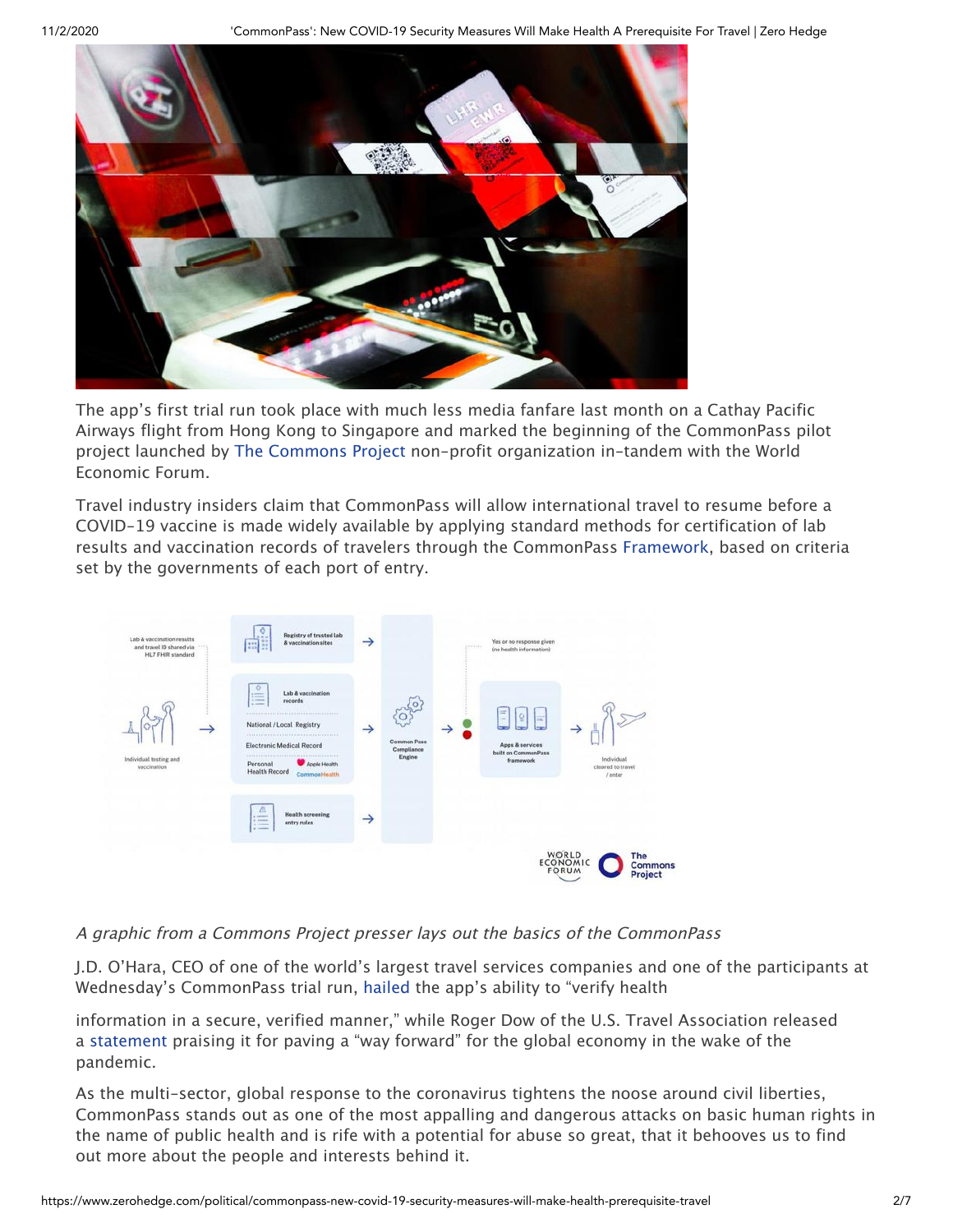#### **Feudal revivalists**

In medieval times, the 'commons' denoted the de facto and collective ownership of land, which peasants used to plow, sow and harvest or raise sheep and cattle. The rise of the land-owning classes in post-Magna Carta Europe, and England in particular, slowly eviscerated this form of communal privilege through the enclosure system, which redistributed the commons to the proto-capitalist class in partnership with the monarchies and create the system of oppressive labor exploitation known as feudalism.

Starting in 1604, the Enclosure Acts of England created legal property rights for land that had belonged to the farmers and shepherds, forming the basis of modern-day capitalism. Today, that scene is being repeated as the Internet, an information 'commons' is being carved out by Big Tech and led by organizations like The Commons Project, which avails itself of a name that connotes the total opposite of its purpose.

Co-founders Paul Meyer and Bradley Perkins are the non-profit's CEO and Chief Medical Officer, respectively. Perkins began his [career](https://health2con.com/member/brad-perkins/) over thirty years ago at the Center for Disease Control and, for nearly a decade, worked at the RAND corporation's health care [policy division,](https://www.rand.org/health-care/about.html) RAND Health Advisory Board. Meyer, for his part, is a Yale law school graduate, who was writing President Clinton's speeches years before receiving his graduation diploma from the storied institution. Both have extensive career histories in the fields of health and technology, though in very different areas and with strange bedfellows along the way.

In 2009[,](https://www.linkedin.com/in/bradleyaperkins/) [Perkins](https://www.linkedin.com/in/bradleyaperkins/) became the Chief Technology Officer for a publicly-traded cross-national operator of hospitals and clinics called Vanguard Health Systems. Vanguard had been [established](https://en.wikipedia.org/wiki/Vanguard_Health_Systems) with funding from Morgan Stanley and controlled by the Blackstone Group since 2004, maintaining control all though the company's [IPO](https://www.bloomberg.com/news/articles/2011-06-21/vanguard-health-raises-450-million-in-ipo-22-less-than-sought) in 2011. Two years later, Vanguard was acquired by Tenet Healthcare, [creating](https://en.wikipedia.org/wiki/Tenet_Healthcare) the third-largest investor-owned hospital company in the United States with a total of 65 hospitals nationwide and over 500 healthcare facilities.



Paul Meyer, center, is pictured in <sup>a</sup> screenshot of <sup>a</sup> media briefing touting CommonPass

Besides being one of the biggest healthcare companies in the United States, Tenet is also one of the most notoriously corrupt. The same year it bought Vanguard, it was slapped with a major whistleblower [complaint](https://www.usatoday.com/story/money/business/2013/07/31/whistleblower-suit-hospitals-defrauded-medicaid/2607219/) that disclosed the company's fraudulent practices. That [lawsuit](https://www.modernhealthcare.com/assets/pdf/CH93178219.PDF) resulted in a \$514 million settlement. A more recent case involving a conspiracy between Oklahoma orthopedic surgeons at one of its facilities wa[s](https://www.jeffreynewmanlaw.com/blog/tenet-healthcare-to-pay-66-million-to-settle-whistleblower-suit-asserting-billing-medicare-for-docs-who-received-kickbacks/) [settled](https://www.jeffreynewmanlaw.com/blog/tenet-healthcare-to-pay-66-million-to-settle-whistleblower-suit-asserting-billing-medicare-for-docs-who-received-kickbacks/) for \$66 million in 2019. But, Tenet's problems go back even further to the early 2000s when fraud and performing unneeded surgeries led to a multitude of lawsuits and even [a](https://khn.org/morning-breakout/dr00019743/) Senate [investigation](https://khn.org/morning-breakout/dr00019743/).

The Vanguard deal marked the end of Perkins' tenure there, who chos[e](https://www.nashvillepost.com/home/article/20472299/martin-changes-mind-on-tenet-board-spot) to [take](https://www.nashvillepost.com/home/article/20472299/martin-changes-mind-on-tenet-board-spot) a \$1.9 million package instead of joining the newly merged conglomerate like its CEO and much of its staff did. He would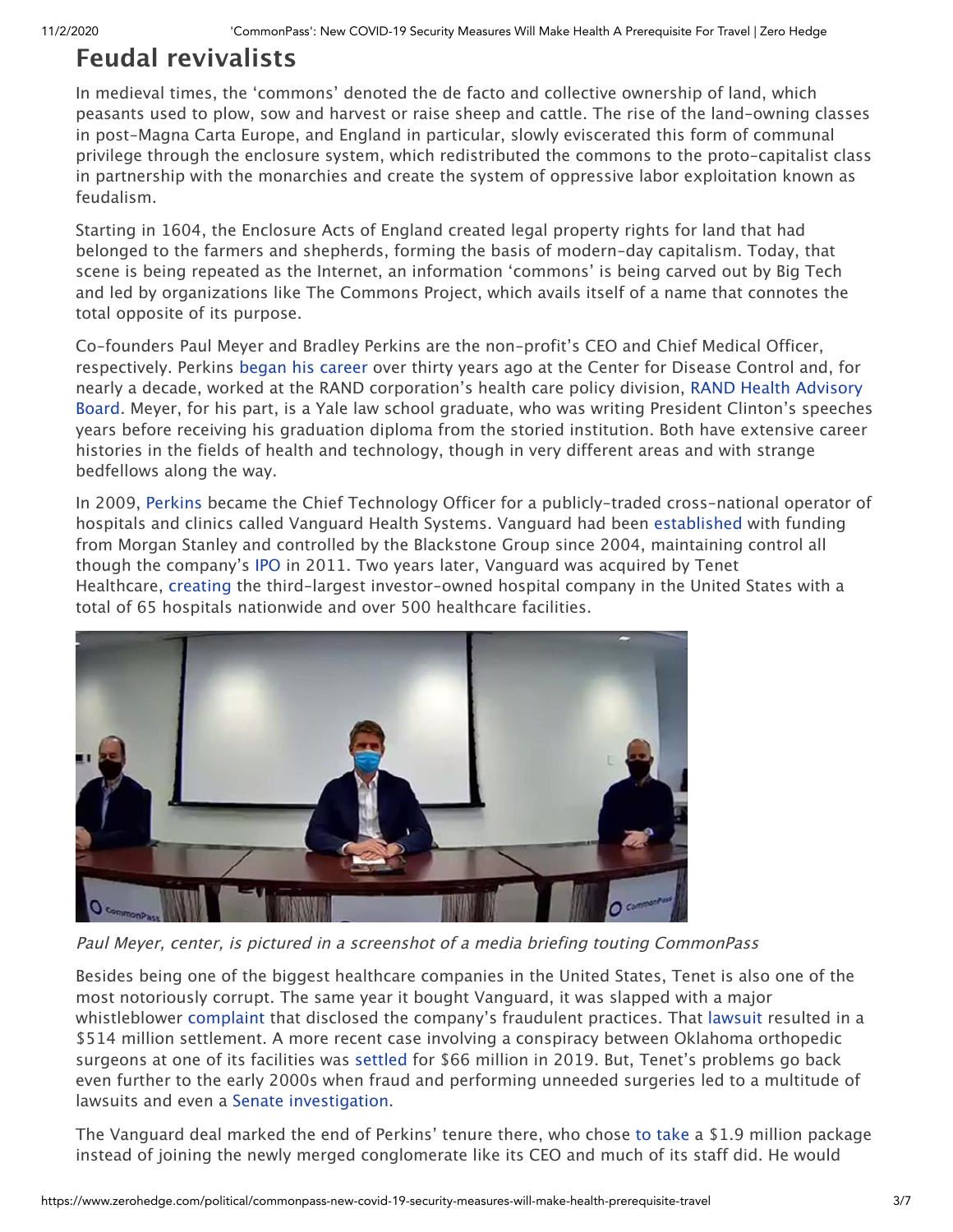move on to create a [company](https://www.sapiensds.com/) of his own called Sapiens Data Science; a health tech platform that provides access to "credible scientifically validated data algorithms" and looks to create a "new revolutionary health ecosystem."

Meyer's background is more complicated, and his arrival on the healthcare scene runs through different channels linked to American intelligence cover operations dating back to NATO's war in Kosovo and the former Yugoslavia during the early Clinton years. It is his involvement with an infamous human-trafficking outfit known as the International Rescue Committee or IRC, that should be cause for concern given his role in The Commons Project and flagship CommonPass app.

#### **The Meyer of Kosovo**

Before he wa[s](https://www.xprize.org/about/people/paul-meyer) [named](https://www.xprize.org/about/people/paul-meyer) Young Global Leader by the World Economic Forum or Henry Crown Fellow at the Aspen Institute, and even before becoming a Term Member of the Council on Foreign Relations and receiving MIT's 2003 Humanitarian of the Year award, Paul Meyer found himself in war-torn Kosovo installing a new Internet [infrastructure](https://rushkoff.com/the-peoples-net/) system to replace the one destroyed in the war[,](https://rushkoff.com/the-peoples-net/) only days after NATO bombs had stopped shelling the Serbian people.

Barely out of law school and having spent two years writing President Clinton's speeches as the conflict in the former Yugoslavia was transpiring, Meyer was tapped by the IRC to lead a UN and privat[e](https://reliefweb.int/report/serbia/irc-project-gives-kosovo-direct-internet-access) relief [effort](https://reliefweb.int/report/serbia/irc-project-gives-kosovo-direct-internet-access) called the Internet Projekti Kosova (IPKO) or Kosovo Internet Project, with techsavvy local Akan Ismaili to handle the complex technical issues and Teresa Crawford from the Advocacy Project to "uplink" satellites in the region with the stated purpose of reuniting displaced Albanian families. The syste[m](https://books.google.com.mx/books?id=idFHDwAAQBAJ&pg=PA660&lpg=PA660&dq=Paul+Meyer+IRC+kosovo&source=bl&ots=0k-qw-JyVX&sig=ACfU3U3kFNxS4R9fPYRHaaTz3Xetu_Xvdw&hl=en&sa=X&redir_esc=y#v=onepage&q=Paul%20Meyer%20IRC%20kosovo&f=false) [was](https://books.google.com.mx/books?id=idFHDwAAQBAJ&pg=PA660&lpg=PA660&dq=Paul+Meyer+IRC+kosovo&source=bl&ots=0k-qw-JyVX&sig=ACfU3U3kFNxS4R9fPYRHaaTz3Xetu_Xvdw&hl=en&sa=X&redir_esc=y#v=onepage&q=Paul%20Meyer%20IRC%20kosovo&f=false) set up atop a building used by the British KFOR Civil-Military Cooperation CIMIC and British Royal Engineers were also brought onto the project, among others.

Eventually, the IRC gave the project to a non-profit organization "dedicated to providing wide access to the Internet in Kosovo." IPKO is today the largest telecom, internet, and cable TV company in Kosovo. Meyer remains involved through the IPKO Foundation, which he co-founded to provide "free technology education" to Kosovar students.

By the 1950s, the IRC was known to be an ["integral](https://en.wikipedia.org/wiki/International_Rescue_Committee) link" in the CIA's covert network led by Tony Blair protégé and former British Foreign Minister, David Miliband since 2013. In 2018, the IRC was embroiled in a child-sex trafficking scandal dubbed the "sex-for-food scandal" covered extensively by Whitney Webb in a [recent](https://unlimitedhangout.com/2020/07/reports/charity-accused-of-sex-abuse-coordinating-id2020s-pilot-program-for-refugee-newborns/) article. The organization's cover-up of dozens of sex abuse, bribery and fraud allegations resulted in the U.K. government withdrawing its funding from the organizations. However, no IRC employees were prosecuted over the 37 incidents detailed in th[e](https://www.dailymail.co.uk/news/article-5389733/Charity-led-David-Miliband-hushed-sex-abuse-claims.html) [report.](https://www.dailymail.co.uk/news/article-5389733/Charity-led-David-Miliband-hushed-sex-abuse-claims.html)

Currently, the IRC is very involved in the implementation of a biometric ID system for refugees of the ongoing conflict in Myanmar, a projec[t](https://www.prnewswire.com/news-releases/id2020-alliance-launches-inaugural-pilots-welcomes-new-partners-at-annual-summit-300713089.html?tc=eml_cleartime) [funded](https://www.prnewswire.com/news-releases/id2020-alliance-launches-inaugural-pilots-welcomes-new-partners-at-annual-summit-300713089.html?tc=eml_cleartime) by the Rockefeller Foundation-backed ID2020 Alliance, which also funds The Commons Project. IRC's Mae La initiative, however, receives most of its funding through the notorious CIA-cutout USAID and intends to create a "blockchain-based digital identification" system using iris recognition technology to give refugees access to IRC's services in Thailand. Long term goals include rolling health, work and financial data together into a single ID system, that will determine access to food, healthcare and mobility.

#### **We want your DNA**

The difference between IRC's Mae La project and The Commons Project is a question of class. Class status, to be specific. But, it is essentially the same idea and covers the same interests of the groups and individuals who form part of the Commons Project's board of trustees; many of whom have been part of the digital tracking and healthcare technology space for years.

People like [L](https://www.workforce.com/news/qa-wal-marts-linda-dillman-talks-about-changing-the-health-care-system)inda [Dillman,](https://www.workforce.com/news/qa-wal-marts-linda-dillman-talks-about-changing-the-health-care-system) who ran Wal-Mart's implementation of RFID employee tracking technology as the retail giant's CIO or the former Chief Technology Officer for the U.S. Department of Health and Human Services, [Bryan](https://thecommonsproject.org/trustees-1) Sivak, who is now a Managing Director at Managing Director at Kaiser Permanente, one of the largest healthcare insurance plan providers in the nation. Other trustee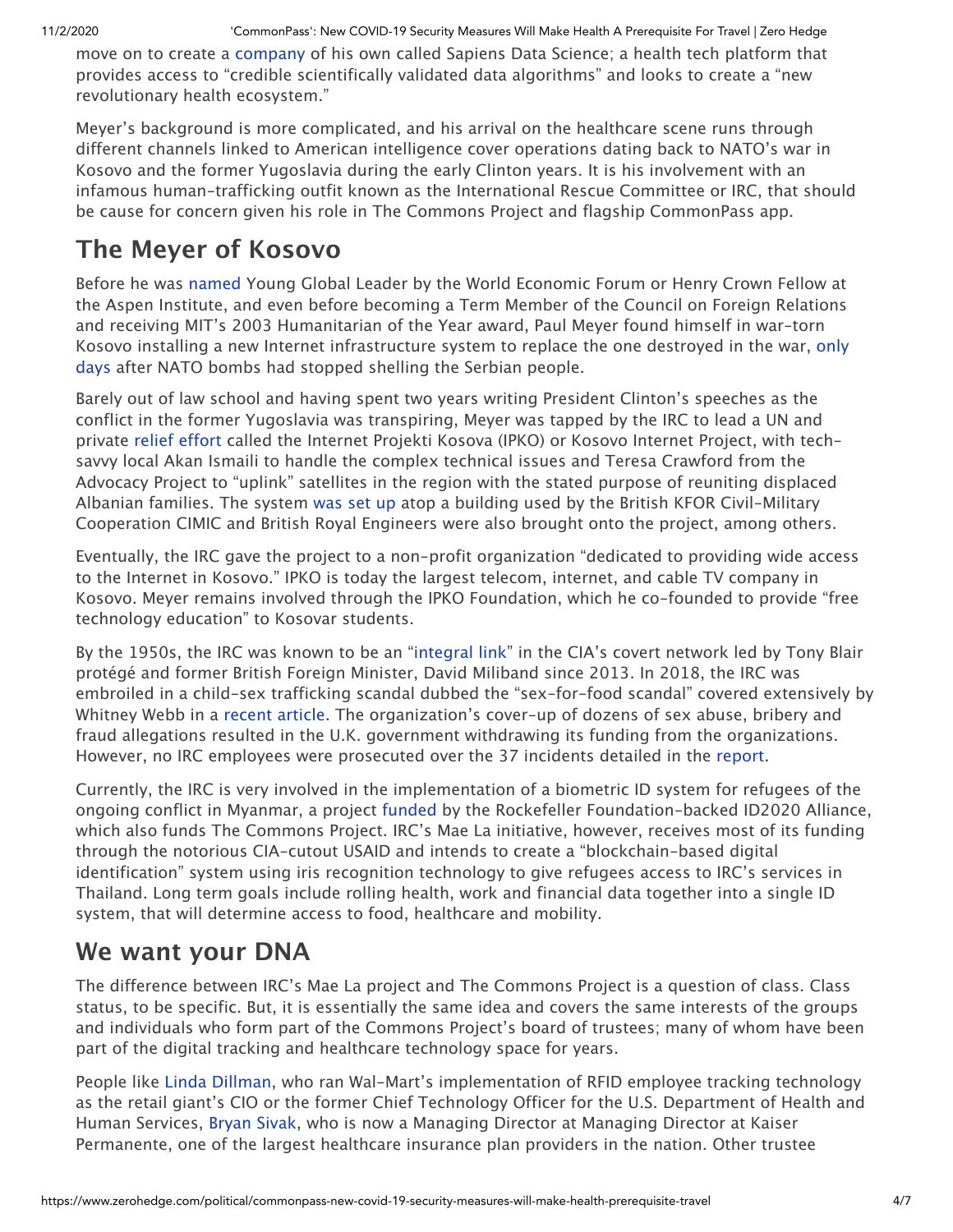11/2/2020 'CommonPass': New COVID-19 Security Measures Will Make Health A Prerequisite For Travel | Zero Hedge

affiliations stand out, as well, such as Will Fitzpatrick, General Counsel to the Omidyar Network and George W. Bush's Assistant Secretary of Defense, Health Affairs, Dr. William Winkenwerder, Jr.

At the core of these efforts is the desire to create a DNA-based population screening agenda, which people like Perkins and Meyer are forcefully pushing forward. Perkins worked as the CMO at a company called Human Longevity, Inc., which "combines state-of-the-art DNA sequencing and expert analysis with machine learning, to help change medicine to a more data-driven science."



A microbiologist demonstrates <sup>a</sup> whole-genome DNA sequencing machine called <sup>a</sup> MiSeq at CDC HQ in Atlanta. David Goldman | AP

# **NEVER MISS THE NEWS THAT MATTERS MOST**

#### ZEROHEDGE DIRECTLY TO YOUR INBOX

Receive <sup>a</sup> daily recap featuring <sup>a</sup> curated list of mustread stories.

Your email...

Meyer developed a precursor to CommonPass in 2016, when he merged his mobile health services company, Voxiva, whic[h](https://www.prnewswire.com/news-releases/voxiva-and-sense-health-merge-to-launch-wellpass-industry-leading-digital-health-platform-300433480.html) [implemented](https://www.prnewswire.com/news-releases/voxiva-and-sense-health-merge-to-launch-wellpass-industry-leading-digital-health-platform-300433480.html) the "first nationwide digital disease surveillance systems in Peru